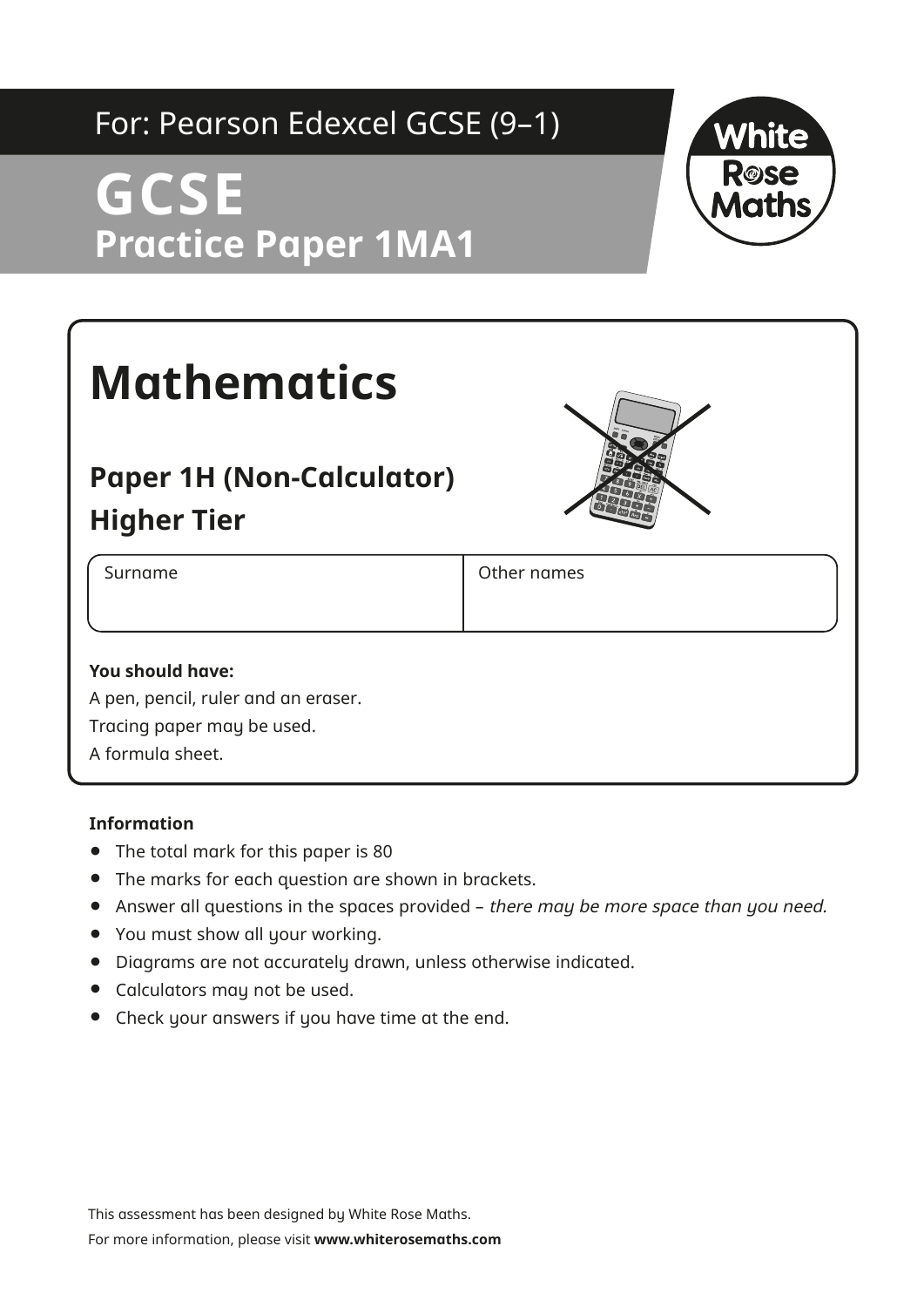| 1 |  | <b>a)</b> Simplify $6a - 3a - 2a$ . |  |  |  |
|---|--|-------------------------------------|--|--|--|
|---|--|-------------------------------------|--|--|--|

(1 mark)

**b)** Simplify  $5 \times a \times b \times 7$ 

(1 mark)

**2** Work out the difference between 30% of 80 and  $\frac{4}{7}$  of 35

(3 marks)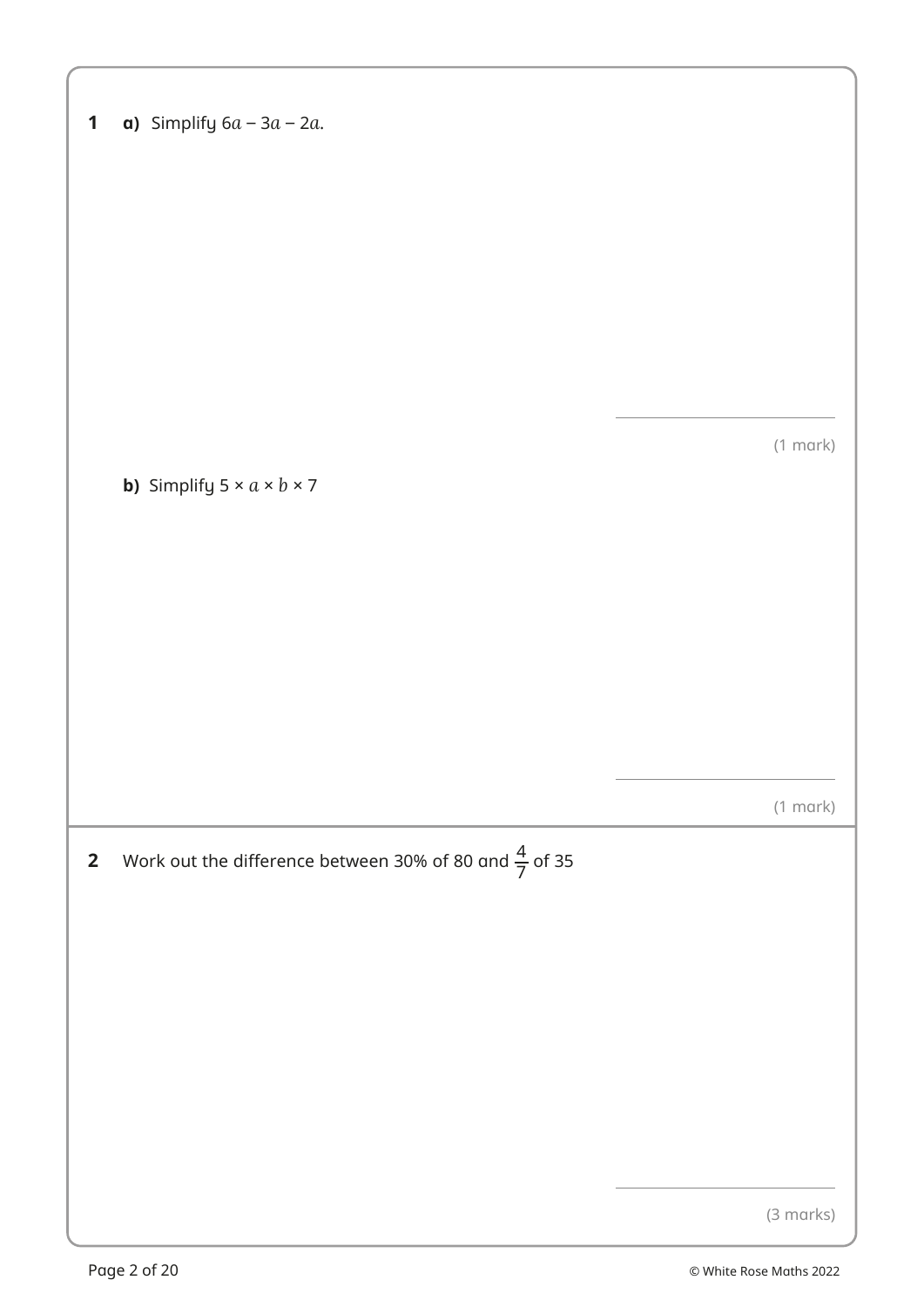#### **3** Solve  $7n > 3n + 10$

(2 marks)

**4** Write 240 as a product of its prime factors.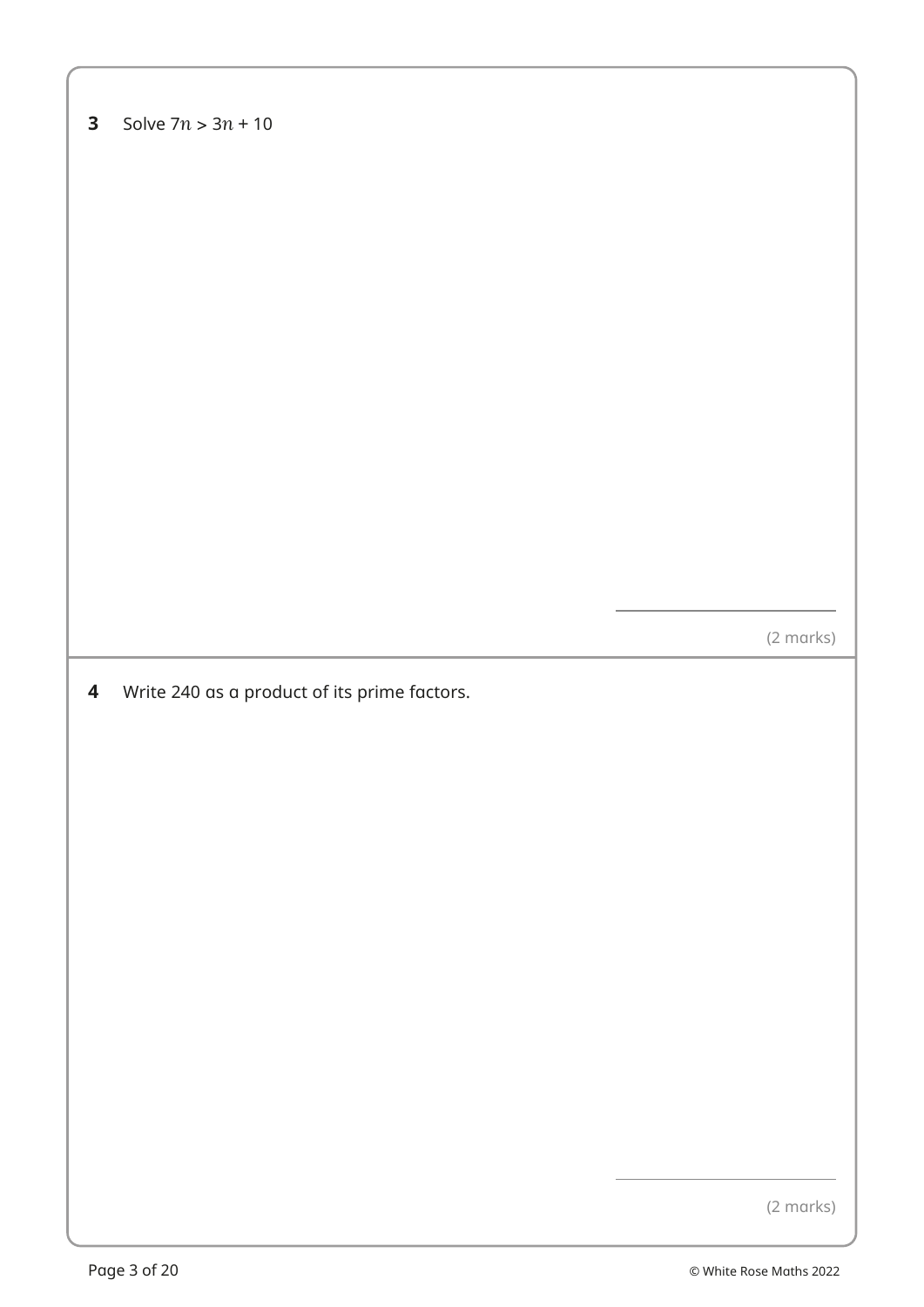|  |  | 5 $\alpha$ ) Write 4.31 $\times$ 10 <sup>4</sup> as an ordinary number. |  |  |  |  |
|--|--|-------------------------------------------------------------------------|--|--|--|--|
|--|--|-------------------------------------------------------------------------|--|--|--|--|

(1 mark)

**b)** Write 0.00652 in standard form.

(1 mark)

**c)** Calculate  $(9.6 \times 10^4) \div (3 \times 10^{-2})$ . Give your answer in standard form.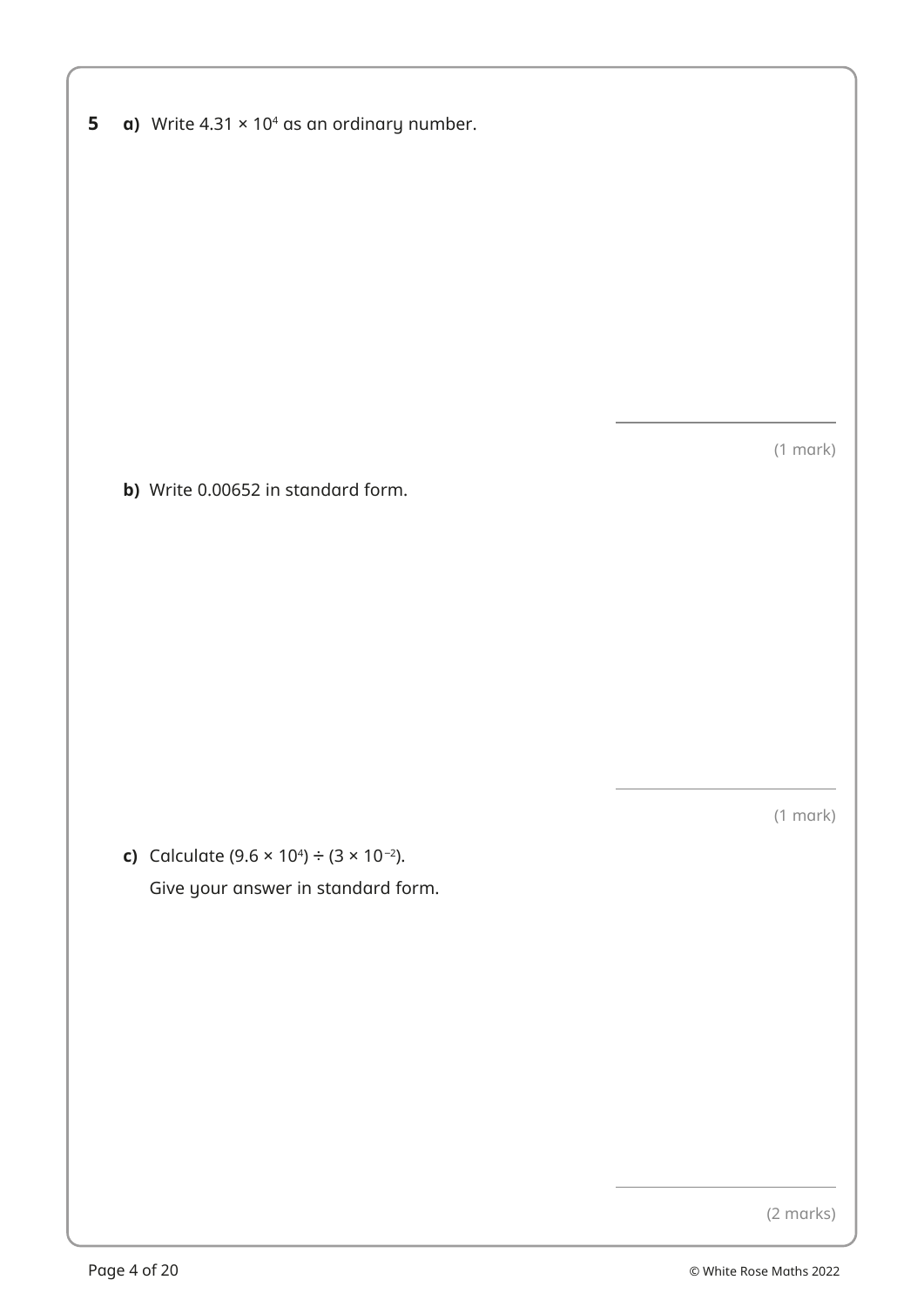6 The volume of a cube is 64 cm<sup>3</sup>

\nHow long are the edges of the cube?

\n7 a) Work out 
$$
\frac{5}{8} - \frac{3}{10}
$$

\n8 a 10 m/s

\n9 a 20 m/s

\n10 a 30 m/s

\n11 m/s

\n12 m/s

\n13 a 40 m/s

\n14 a 50 m/s

\n15 a 60 m/s

\n16 a 70 m/s

\n17 a 80 m/s

\n18 a 80 m/s

\n19 a 10 m/s

\n10 m/s

\n11 a 11 m/s

\n12 m/s

\n12 m/s

\n13 a 14 m/s

\n14 a 15 m/s

\n15 a 160 m/s

\n16 a 17 m/s

\n17 a 19 m/s

\n18 a 19 m/s

\n19 a 10 m/s

\n10 m/s

\n11 a 10 m/s

\n12 m/s

\n13 a 10 m/s

\n14 a 10 m/s

\n15 a 10 m/s

\n16 a 10 m/s

\n17 a 19 m/s

\n18 a 10 m/s

\n19 a 10 m/s

\n10 m/s

\n10 m/s

\n11 a 10 m/s

\n12 m/s

\n13 a 10 m/s

\n14 a 10 m/s

\n15 a 10 m/s

\n16 a 10 m/s

\n17 a 19 m/s

\n18 a 10 m/s

\n19 a 10 m/s

\n10 m/s

\n10 m/s

\n11 a 10 m/s

\n12 m/s

\n12 m/s

\n13 a 10 m/s

\n14 a 10 m/s

\n15 a 10 m/s

\n16 a 10 m/s

\n17 a 19 m/s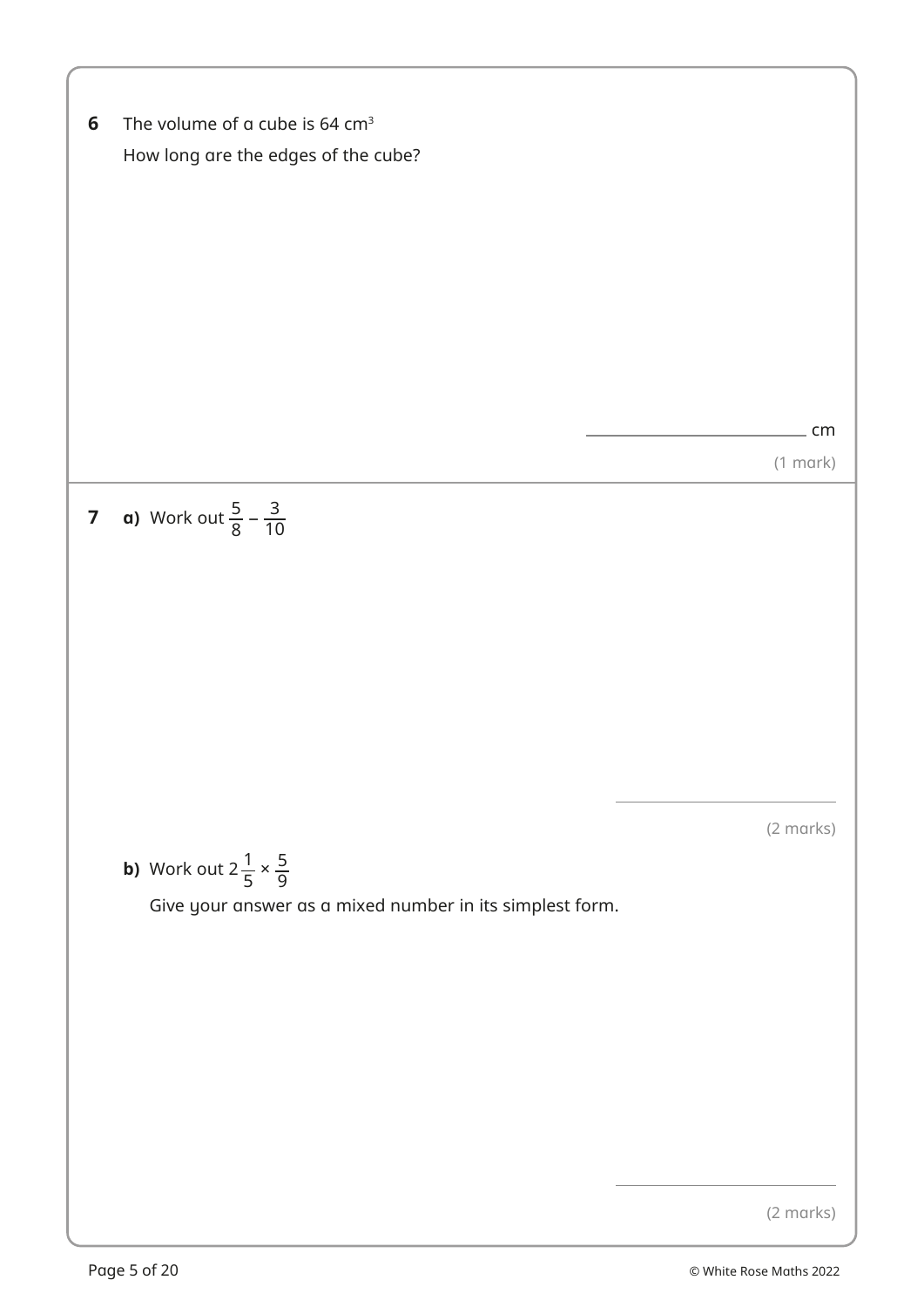| 8 A piece of metal has a mass of 780 g and a volume of 60 cm <sup>3</sup> |
|---------------------------------------------------------------------------|
| Work out the density of the metal.                                        |

g/cm<sup>3</sup>

(2 marks)

**9** A spinner can land on red, green, blue, yellow or purple. The probabilities of the spinner landing on red and purple are shown in the table.

| Colour      | red  | green | blue | yellow | purple |
|-------------|------|-------|------|--------|--------|
| Probability | 0.24 |       |      |        | 0.25   |

The probabilities of the spinner landing on green, blue or yellow are equal. Complete the table.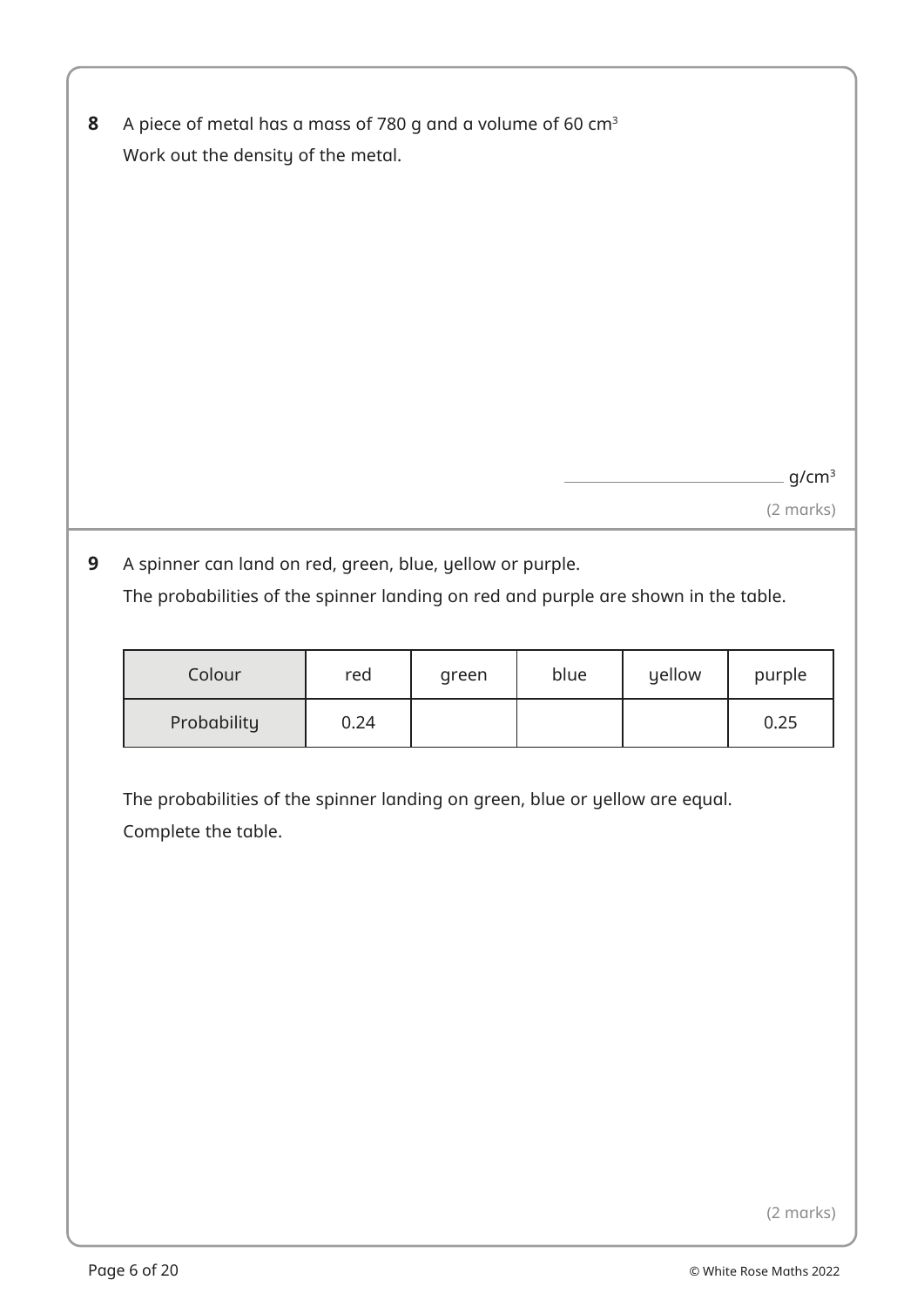| <b>10</b> Scott has half as much money as Tom. |
|------------------------------------------------|
| Dora has three times as much money as Tom.     |

**a)** Write the ratio of Scott's money : Tom's money : Dora's money in its simplest form.

(2 marks)

Altogether Scott, Tom and Dora have £450 **b)** How much money does Tom have?

(2 marks)

**11** The probability that a biased dice lands on 6 is 0.4 The dice is rolled twice. Work out the probability that the dice lands on 6 both times.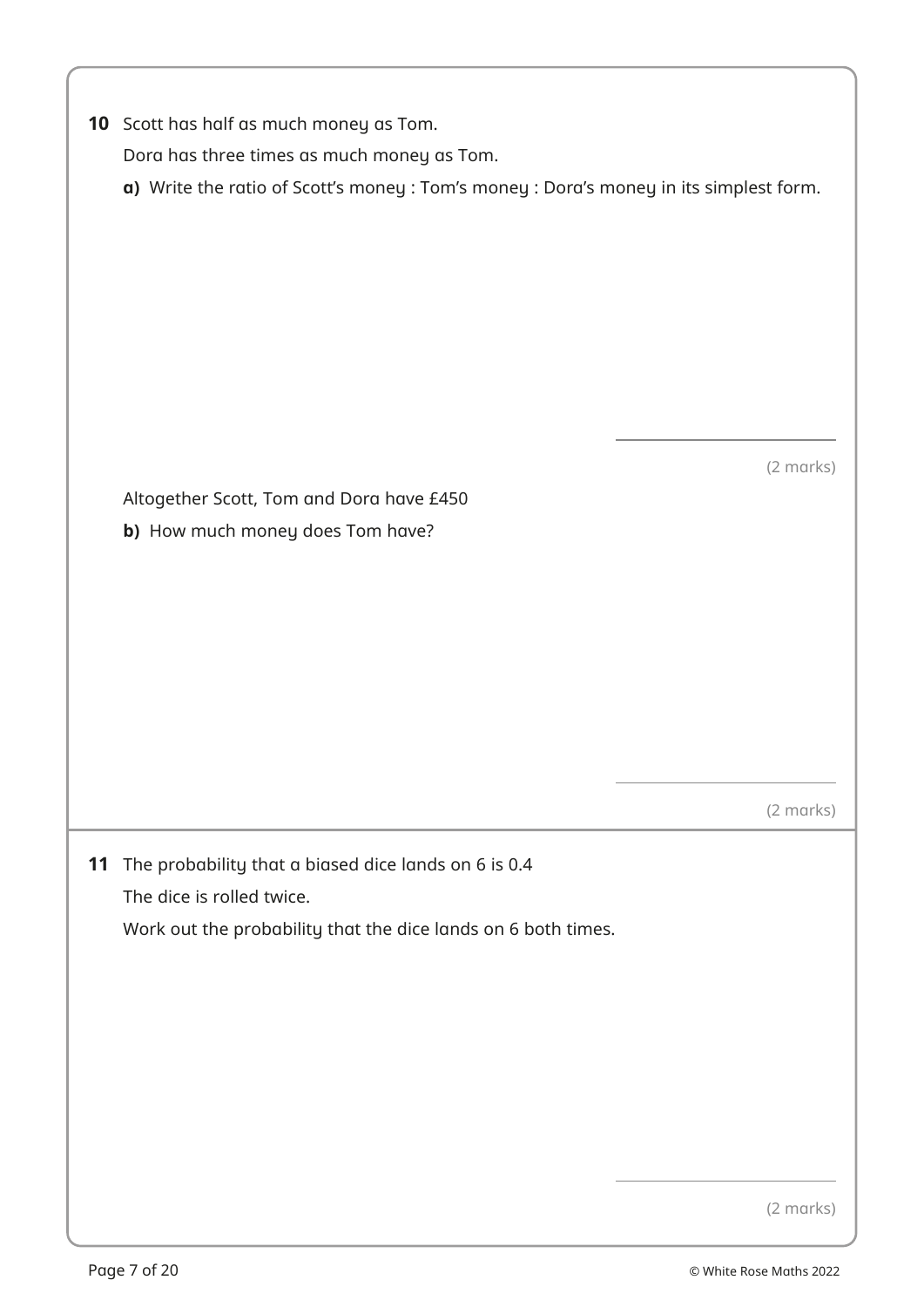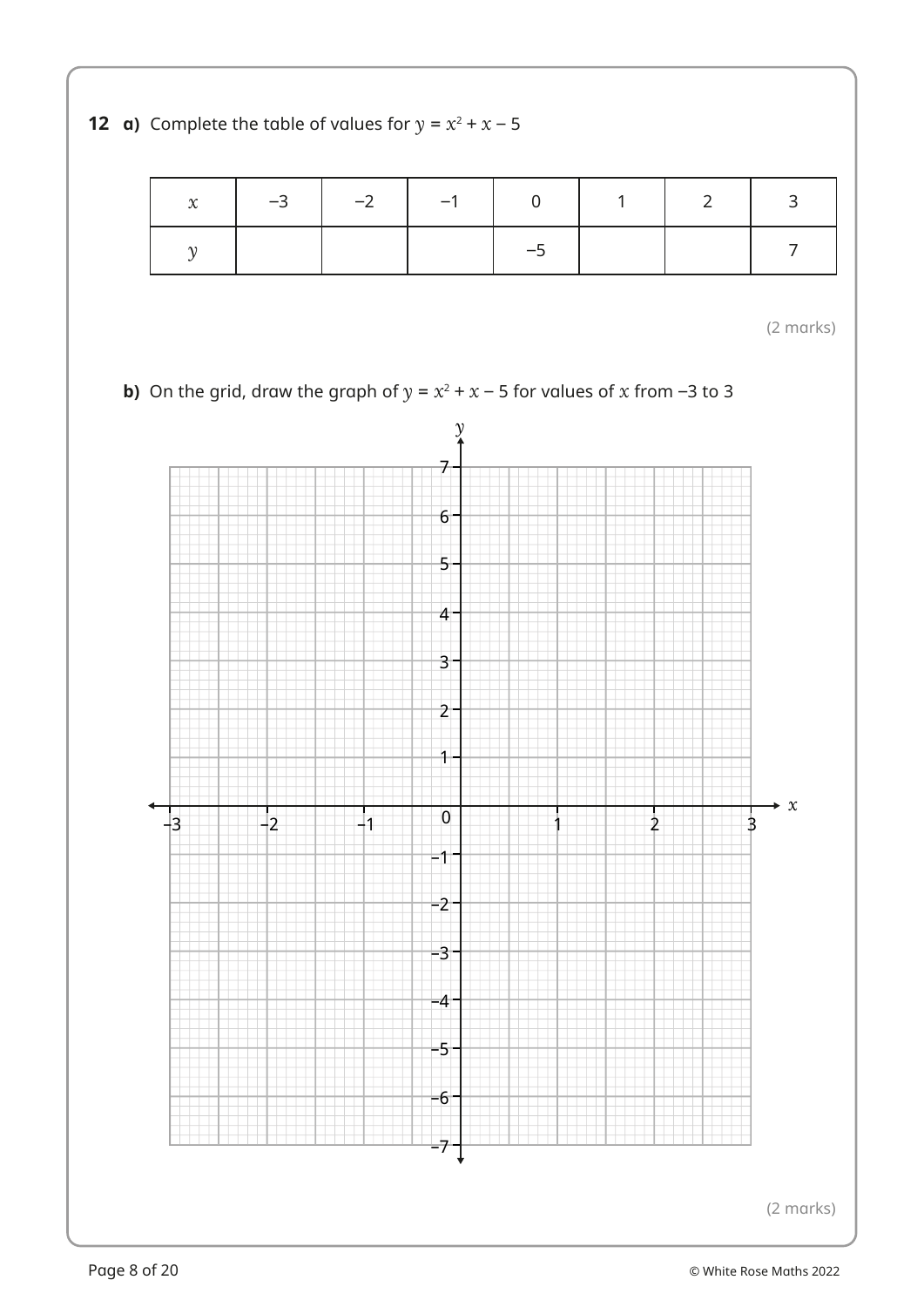**13** Three of the interior angles of a pentagon are 115°, 120° and 125°. The other two angles are equal. Find the size of the other two angles.

(3 marks)

 $\circ$ 

#### **14** Solve  $x^2 + x - 12 = 0$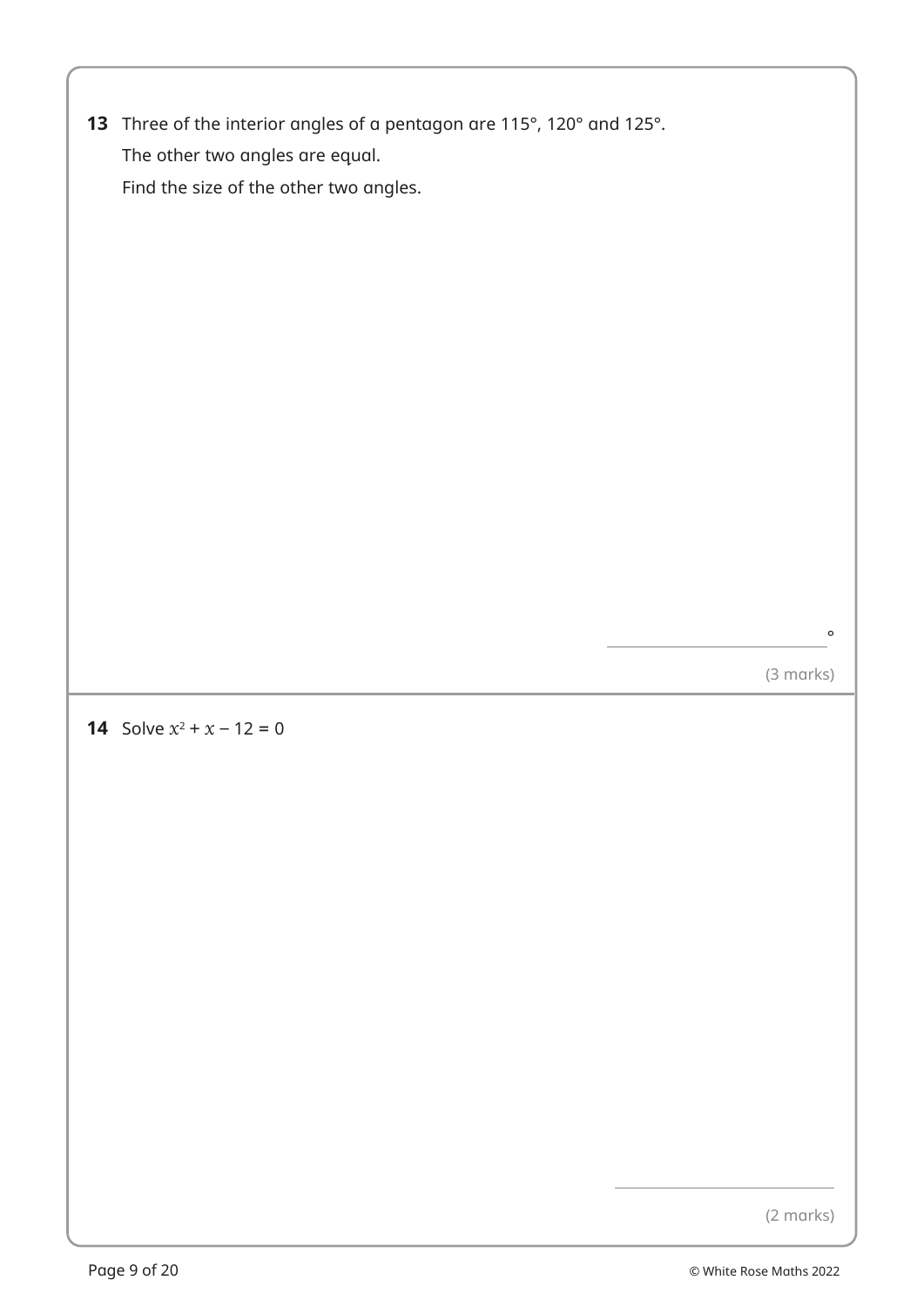**15** Three quarters of the people in a theme park are children. The children are all either boys or girls. The ratio of boys to girls is 4 : 5 What fraction of all the people in the theme park are girls?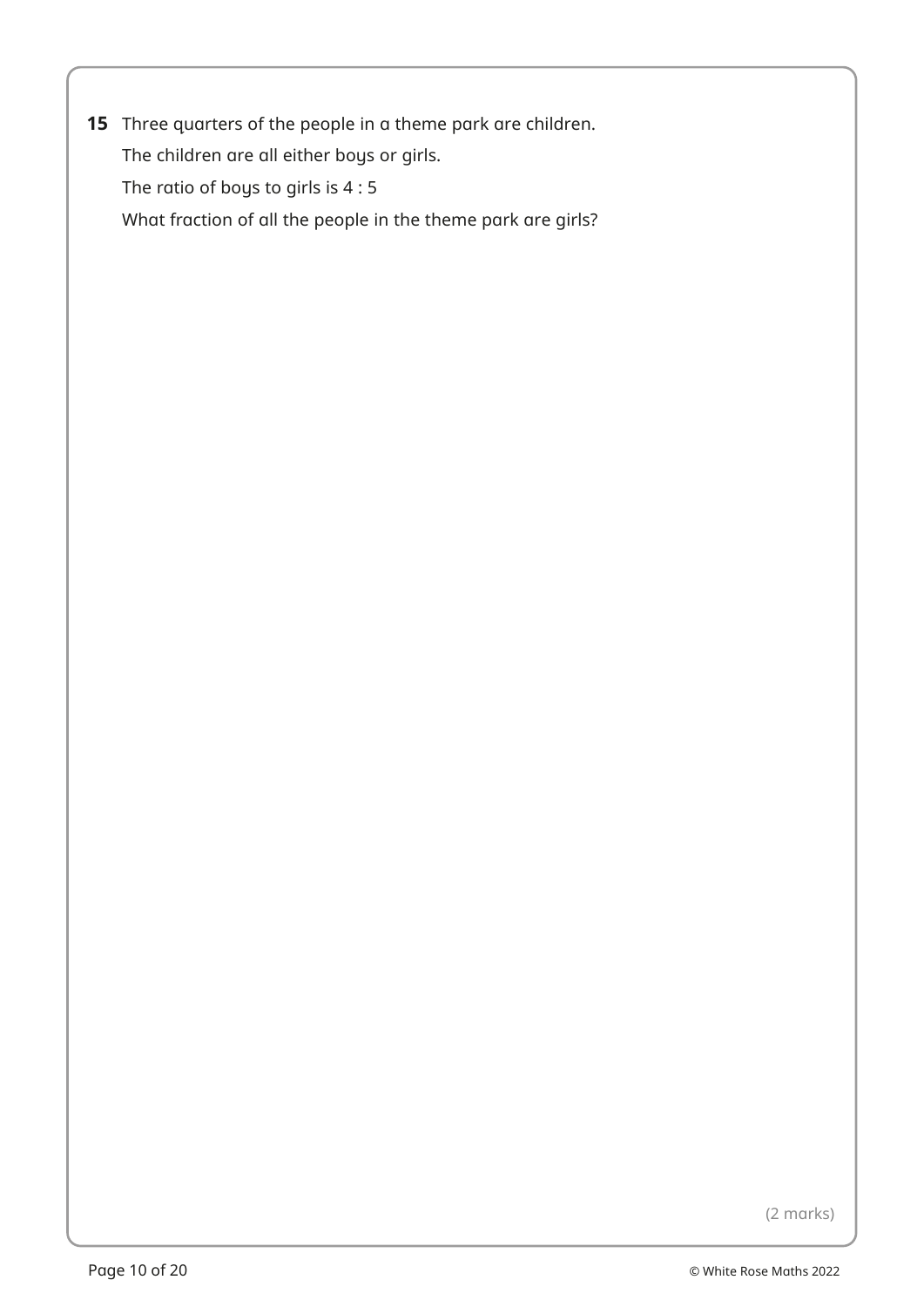| Time waited, $x$ minutes | Frequency |
|--------------------------|-----------|
| $0 < x \le 10$           |           |
| $10 < x \leq 20$         | 18        |
| $20 < x \leq 25$         | 23        |
| $25 < x \leq 30$         | 26        |
| $30 < x \leq 40$         |           |

**16** The table shows the times waited by 80 people to be served at a restaurant.

**a)** Draw a cumulative frequency graph to represent this information.



**b)** Use your cumulative frequency graph to estimate the interquartile range of the times waited by the people in the restaurant.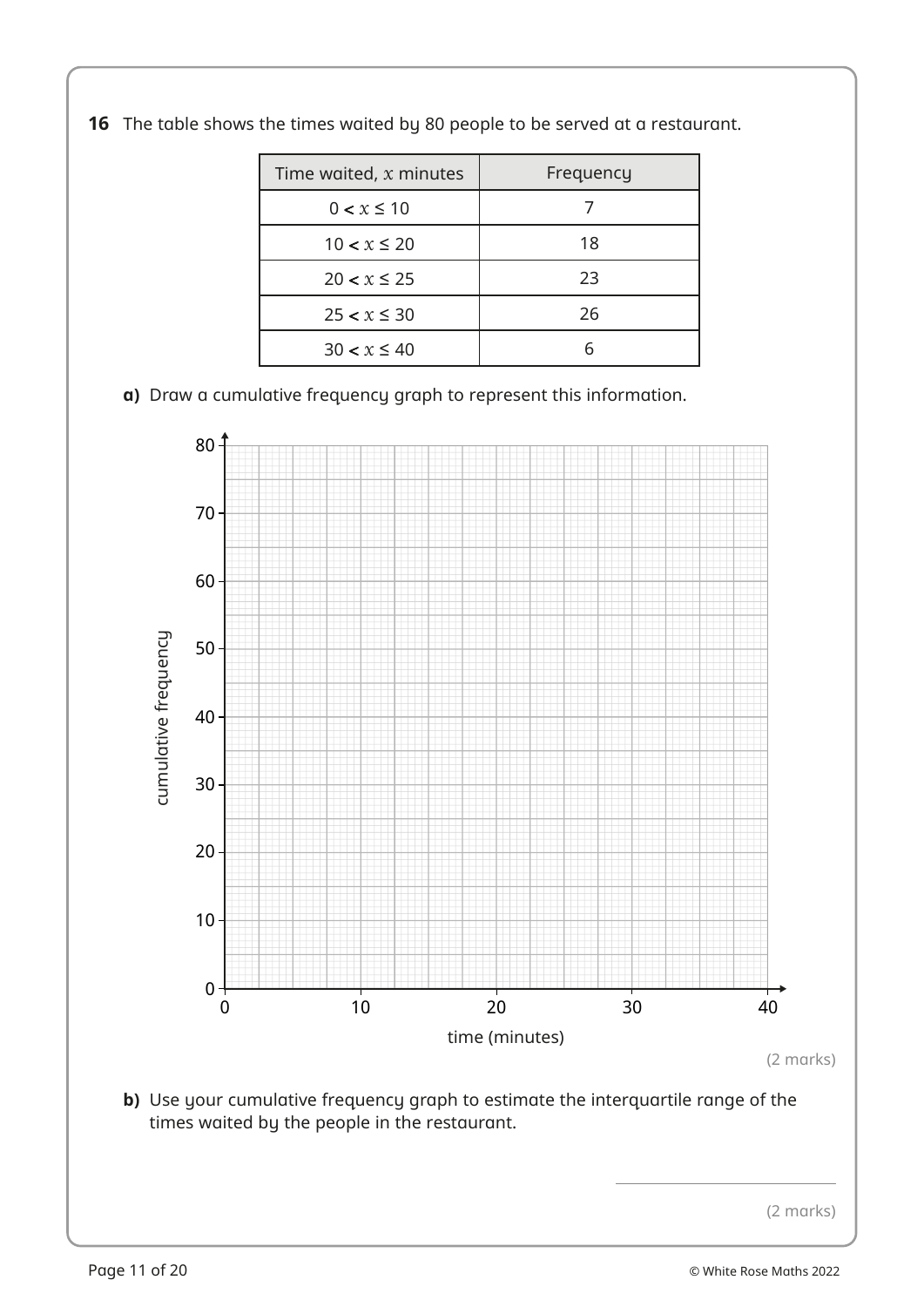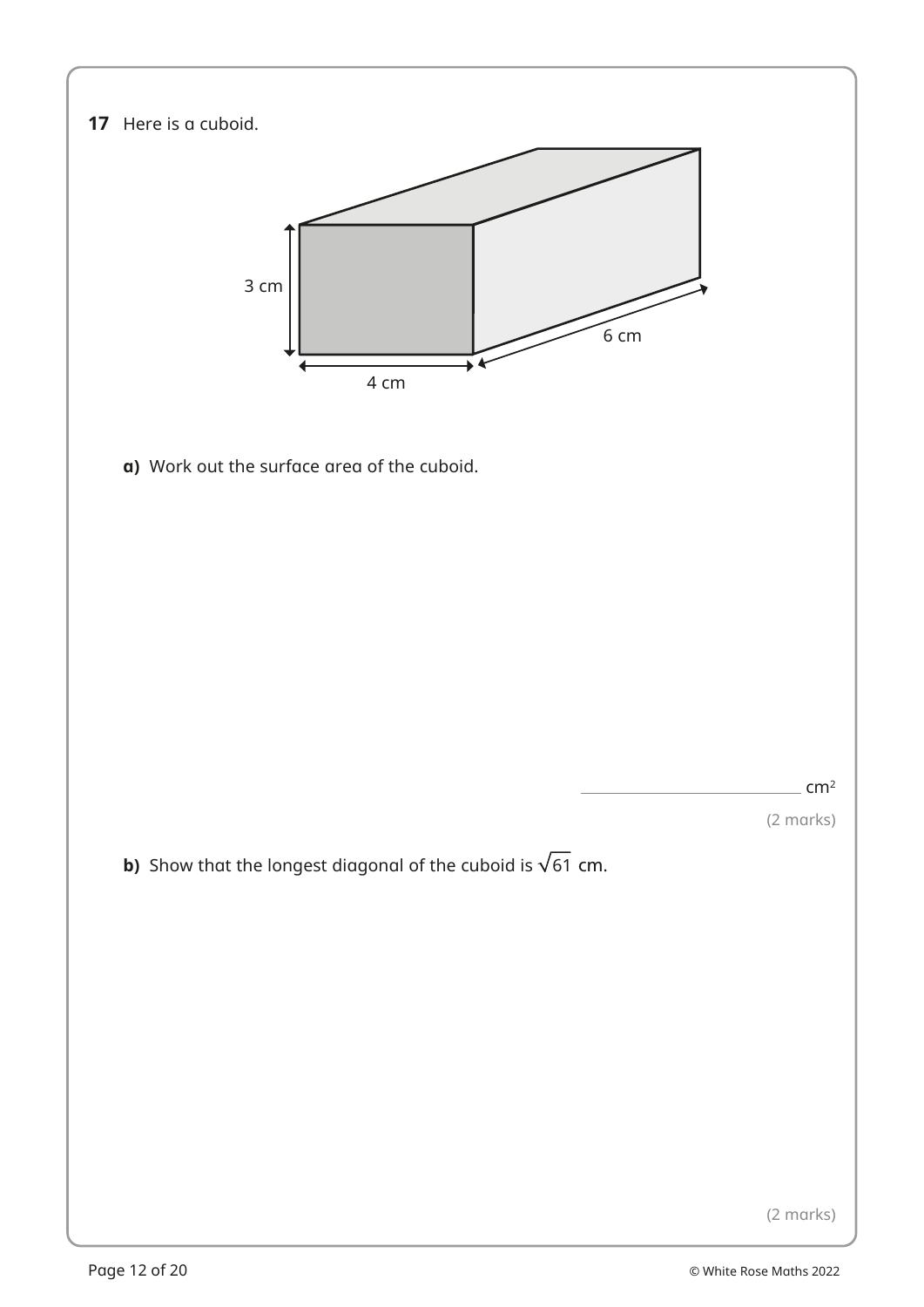**18** The mean mass of 12 people is 80 kg. Two of the people have a mass of 75 kg. Find the mean mass of the remaining 10 people.

kg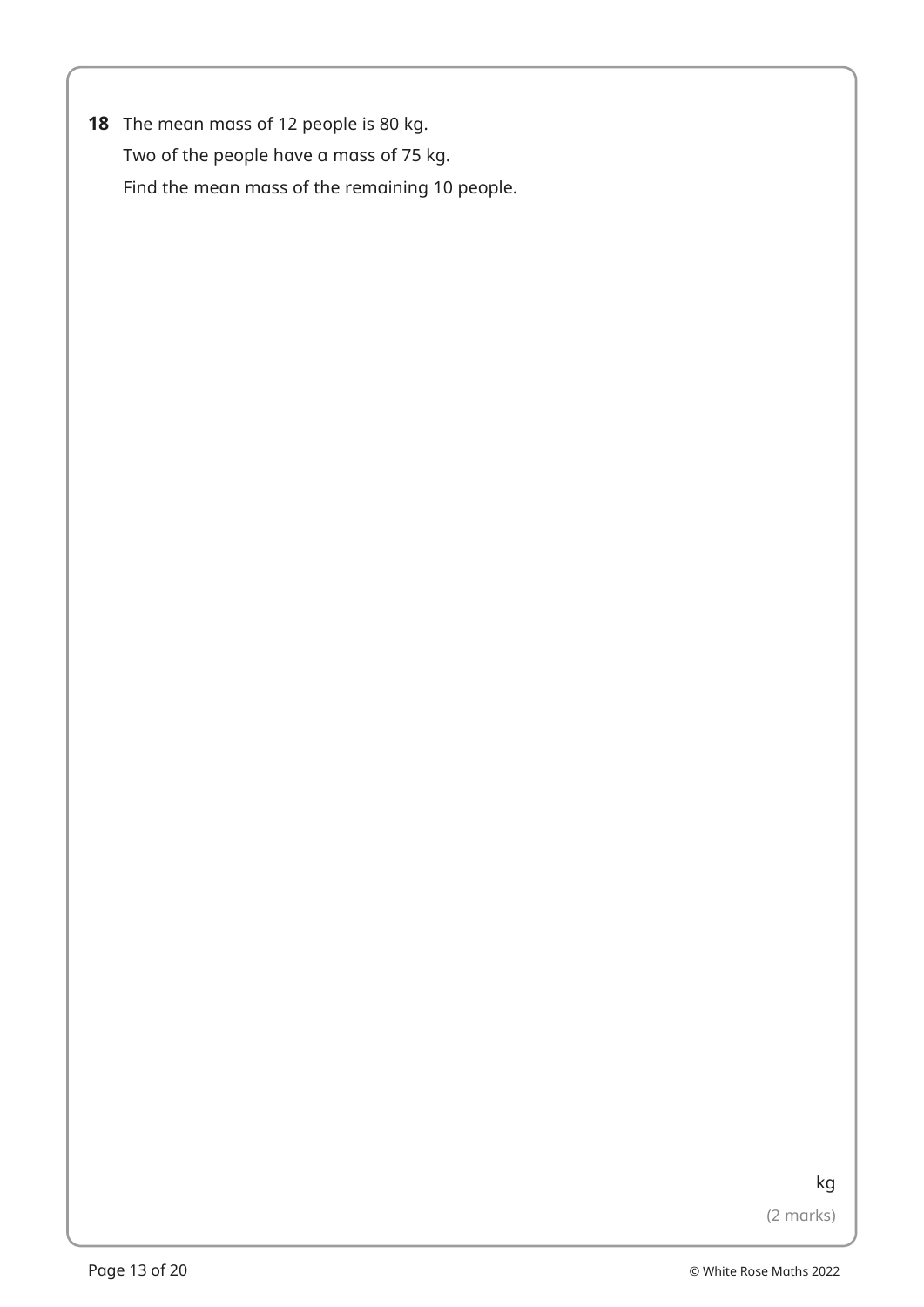**19** Expand and simplify  $(x + 4)(x + 3)(x - 2)$ .

(3 marks)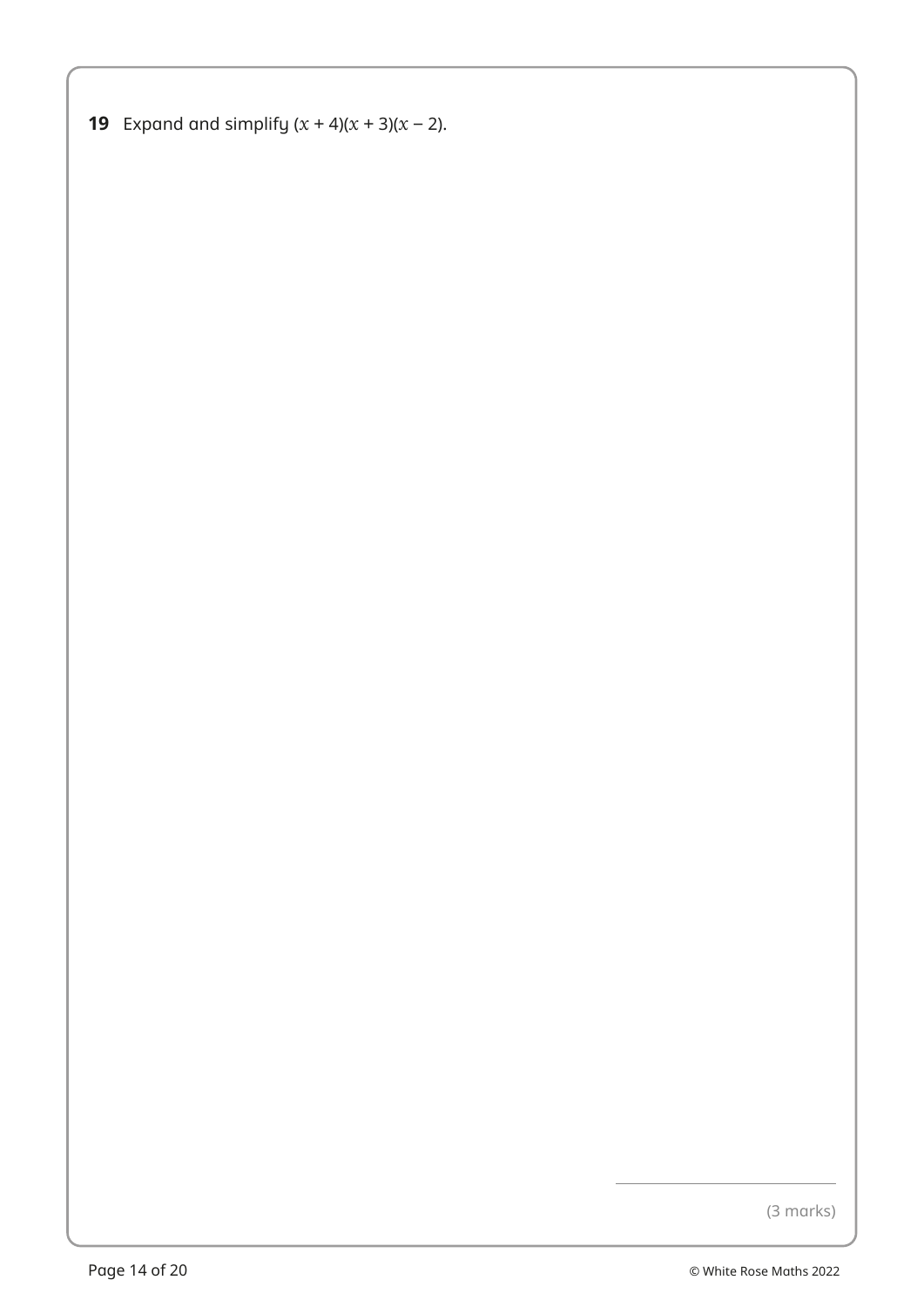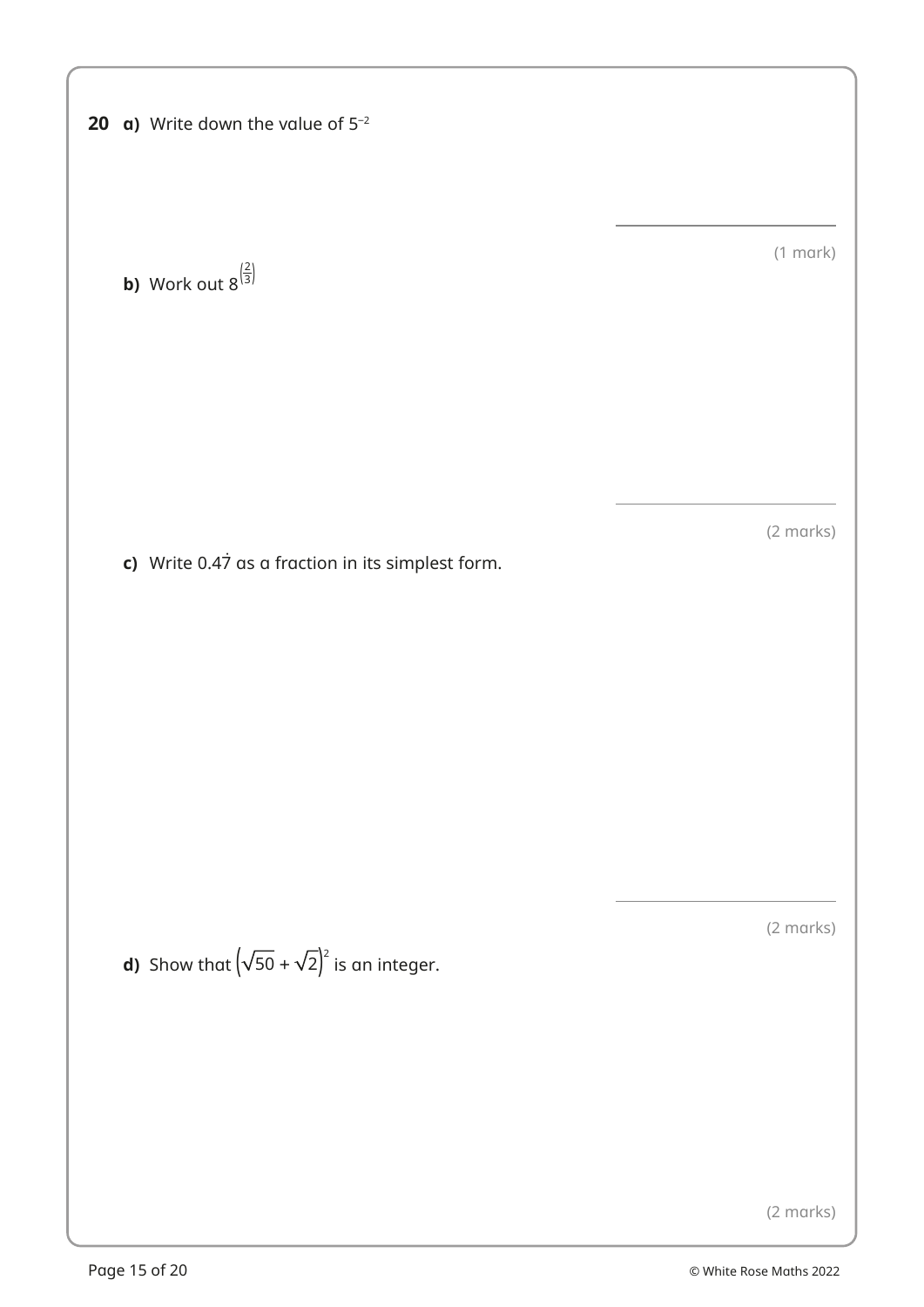| 21 $y$ is inversely proportional to the square root of $x$ .<br>When $x = 4$ , $y = 8$                               |               |
|----------------------------------------------------------------------------------------------------------------------|---------------|
| <b>a)</b> Find an equation for $y$ in terms of $x$ .                                                                 |               |
|                                                                                                                      |               |
|                                                                                                                      |               |
|                                                                                                                      |               |
|                                                                                                                      |               |
|                                                                                                                      |               |
|                                                                                                                      |               |
| <b>b)</b> Find the value of x when $y = 2$                                                                           | (2 marks)     |
|                                                                                                                      |               |
|                                                                                                                      |               |
|                                                                                                                      |               |
|                                                                                                                      |               |
|                                                                                                                      |               |
|                                                                                                                      |               |
|                                                                                                                      | (2 marks)     |
|                                                                                                                      |               |
| 22 In quadrilateral PQRS, $\overrightarrow{PQ} = 2\overrightarrow{RS}$ .<br>What type of quadrilateral must PQRS be? |               |
|                                                                                                                      |               |
|                                                                                                                      |               |
|                                                                                                                      |               |
|                                                                                                                      |               |
|                                                                                                                      |               |
|                                                                                                                      |               |
|                                                                                                                      | $(1$ mark $)$ |
|                                                                                                                      |               |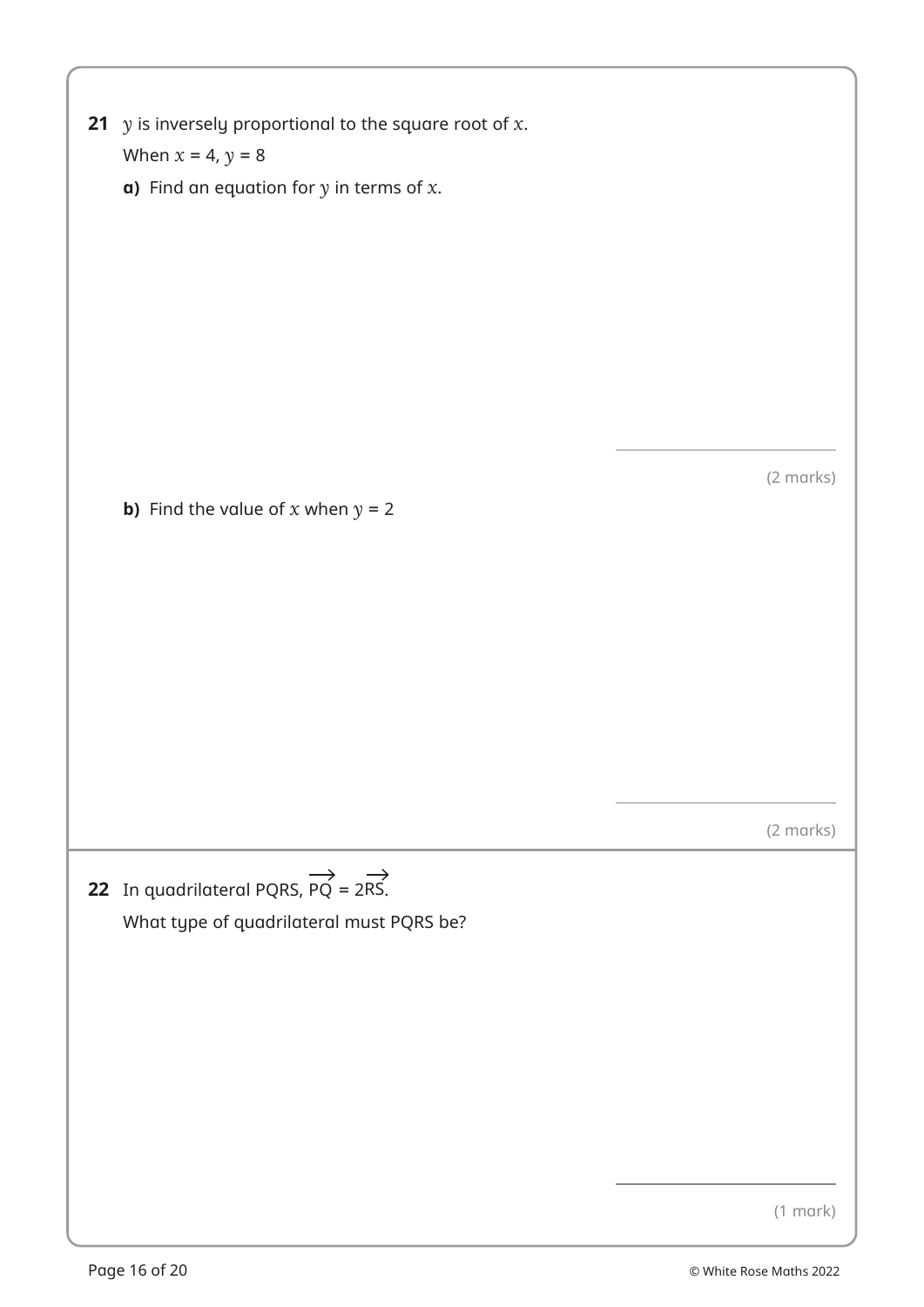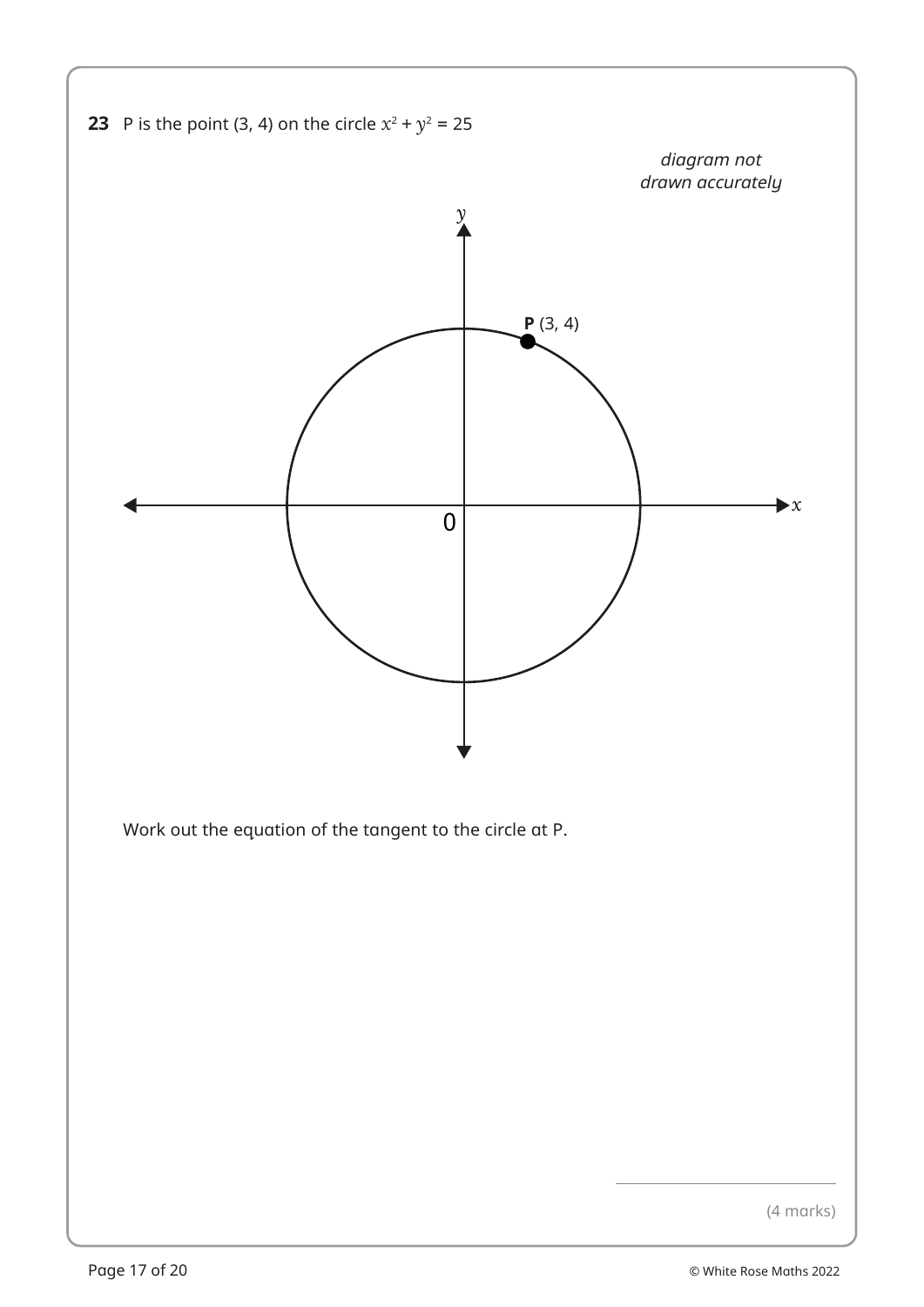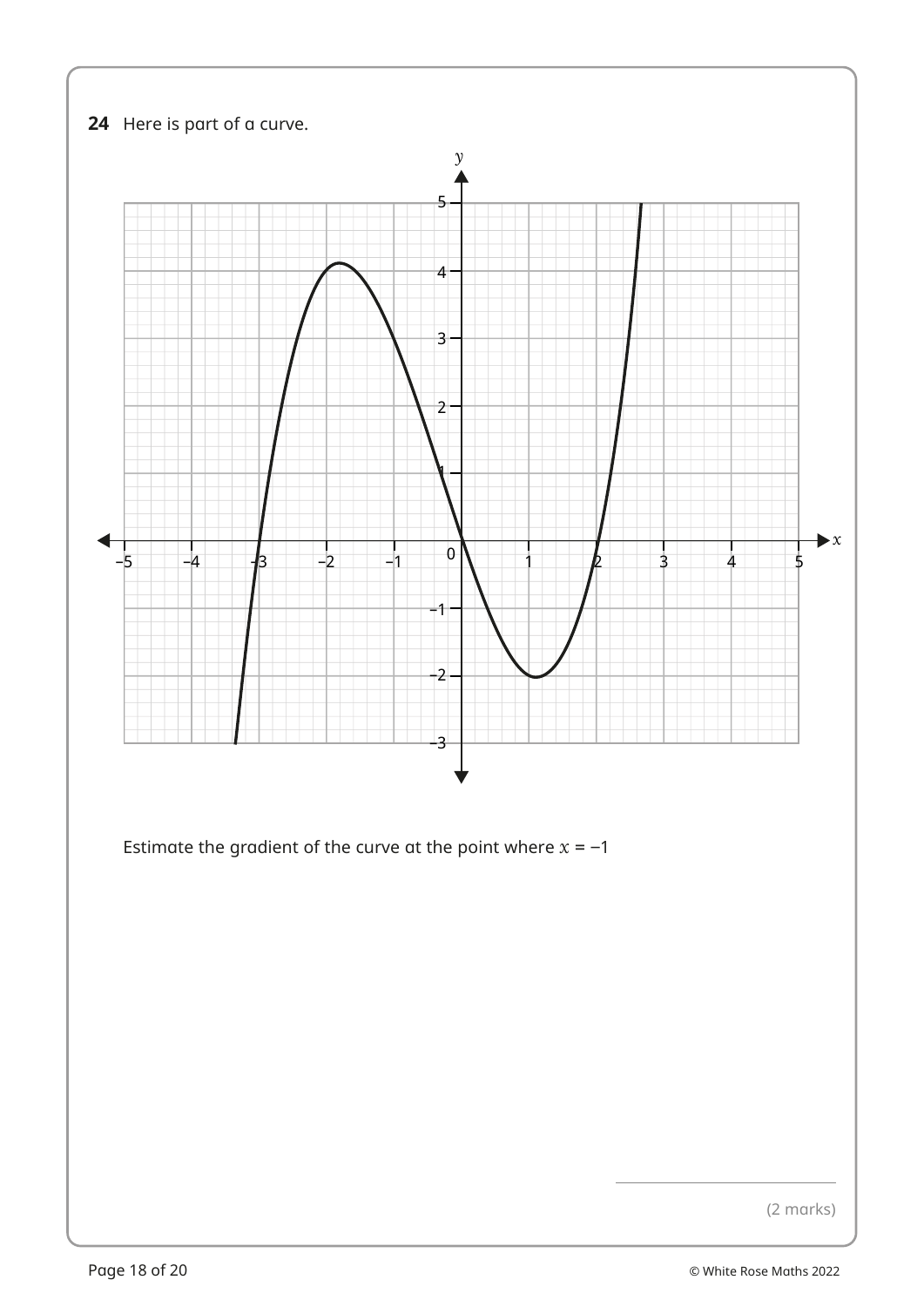